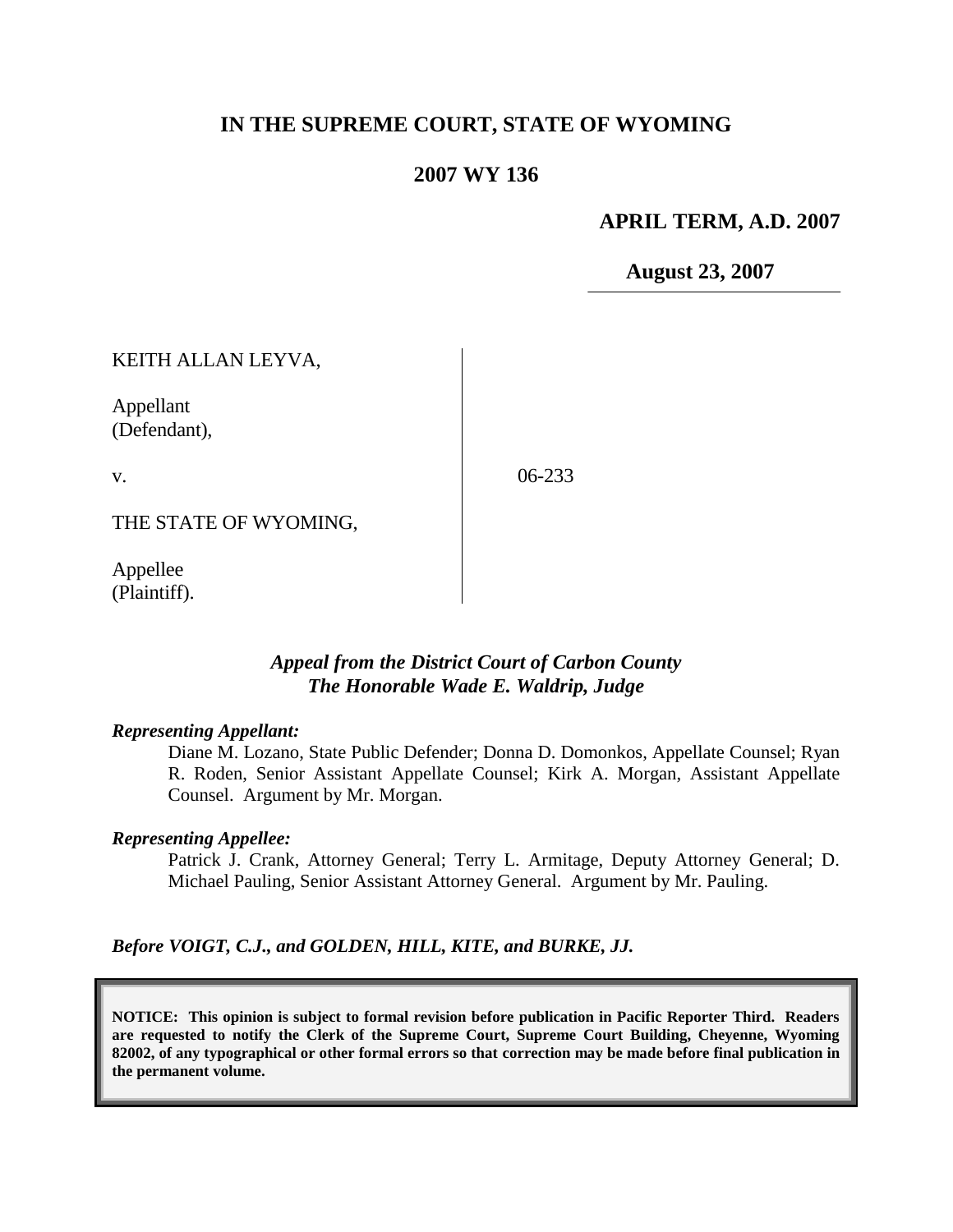## **BURKE, Justice.**

[¶1] Mr. Leyva appeals his conviction on two felony counts, one for burglary and one for third offense illegal possession of a controlled substance. We affirm.

## *ISSUES*

[¶2] Mr. Leyva and the State agree on the two issues to be resolved in this case, and we state them as follows:

- 1. Did the district court improperly withdraw its acceptance of Mr. Leyva's guilty plea?
- 2. Did the district court err in allowing evidence of uncharged misconduct to be admitted at trial?

## *FACTS*

[¶3] On September 8, 2005, Rawlins police received a phone call from Kelly King, who reported that a television set had been taken from his apartment. When officers arrived at the apartment complex, they observed a parked vehicle with a television set in the front passenger seat. At the officers' request, Mr. King's son identified the television as the one taken from his father"s apartment. Soon thereafter, the officers saw two individuals getting into the vehicle. The individuals turned out to be Erin Setright, who owned the vehicle, and Mr. Leyva. Ms. Setright told the officers that Mr. Leyva had the television set with him when he asked her for a ride.

[¶4] The officers detained Mr. Leyva on suspicion of stealing the television set. Then, after learning of an outstanding warrant, they placed Mr. Leyva under arrest. Their pat down search of Mr. Leyva revealed, among other items, a knife, a brass pipe with marijuana residue, and a plastic bag containing a minimal amount of methamphetamine residue. Mr. Leyva told the police that he had borrowed the television set from Mr. King. He also claimed that he had borrowed the pants he was wearing from Mr. King. The brass pipe was not his, he said, and must have been in the pocket when he borrowed the pants that morning. The knife was his, he admitted, but with the inconsistent explanation that he had put the knife in the pocket of the pants the night before.

[¶5] Mr. Leyva was charged with two felony counts, one for burglary involving the television set, and one for possession of a controlled substance (methamphetamine), third offense. Before trial, Mr. Leyva and the State reached a plea agreement, under which Mr. Leyva would plead guilty to the methamphetamine charge and the State would dismiss the burglary charge. The State also agreed to recommend a sentence of three to five years, and not to oppose probation if it was recommended in the presentence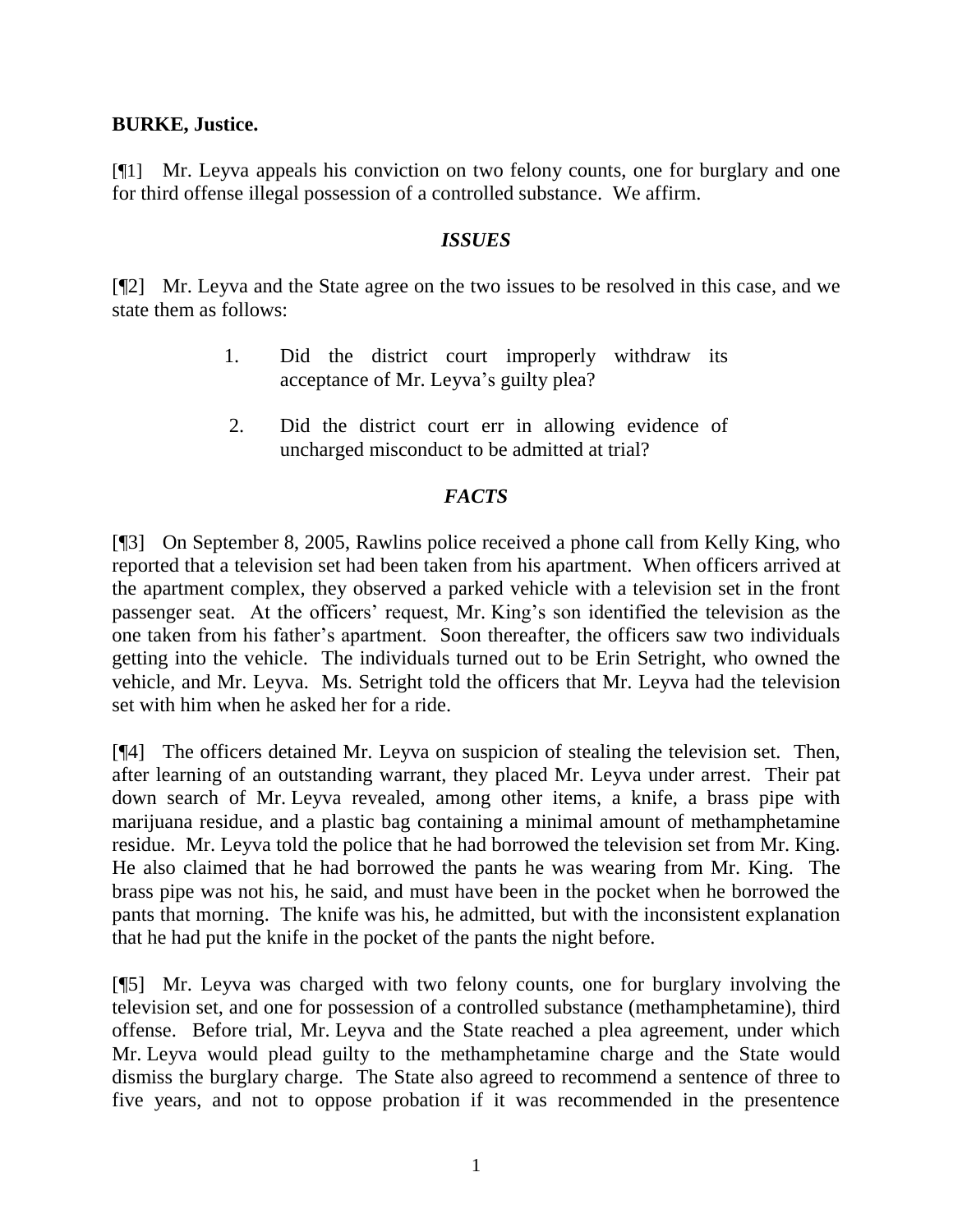investigation report. At the change of plea hearing, the district court questioned Mr. Leyva, and found that an adequate factual basis for the plea had been established, and that the plea was entered freely and voluntarily after consultation with competent counsel. The district court took the plea agreement under advisement, ordered a presentence investigation, and delayed the sentencing until after the presentence investigation report was received.

[¶6] At the subsequent sentencing hearing, the district court confirmed that Mr. Leyva wished to maintain his guilty plea, then accepted the plea and pronounced a sentence of three to five years in the state penitentiary, with the recommendation that Mr. Leyva be referred to a youth offender program commonly known as "boot camp." Upon further questioning, however, Mr. Leyva indicated his belief that there had been a misunderstanding about the sentence. He expected to be put on probation, not referred to boot camp. Because of the misunderstanding, and at Mr. Leyva"s request, the court allowed him to withdraw the guilty plea on the count of illegal possession of methamphetamine. Mr. Leyva"s case was then set for trial on the two original counts, burglary and illegal possession of methamphetamine.

[¶7] During the trial, Mr. Leyva objected to the State"s evidence that he was in possession of a brass pipe containing marijuana residue at the time of his arrest. The district court admitted the evidence. The jury subsequently returned a verdict of guilty on both charges. Mr. Leyva was sentenced to three to five years in the state penitentiary, with the recommendation that he be referred to boot camp. Mr. Leyva filed this timely appeal.

# *DISCUSSION*

# **1. Did the district court improperly withdraw its acceptance of Mr. Leyva's guilty plea?**

[¶8] In reviewing a district court"s decision to accept or reject a guilty plea, this Court generally applies an abuse of discretion standard. *Herrera v. State*, 2003 WY 25, ¶ 10, 64 P.3d 724, 727 (Wyo. 2003). In this case, however, Mr. Leyva made no objection to the district court's decision, and the State urges us to apply a plain error standard. All of the Wyoming cases we have found on this issue involve appeals of a trial court"s denial of a defendant"s motion to accept or withdraw a plea. Because such a denial is necessarily contrary to the defendant's motion, none of these cases involves a defendant's failure to object, and none applies the plain error standard of review. However, in analogous cases involving sentencing under a plea agreement, we have applied the plain error standard when the defendant did not enter any objection. *See*, *e.g.*, *Meyers v. State*, 2005 WY 163, ¶ 16, 124 P.3d 710, 716 (Wyo. 2005). We find the plain error standard appropriate, because Mr. Leyva"s lack of objection deprived the district court of an opportunity to consider or correct the alleged error. In the unusual circumstances of this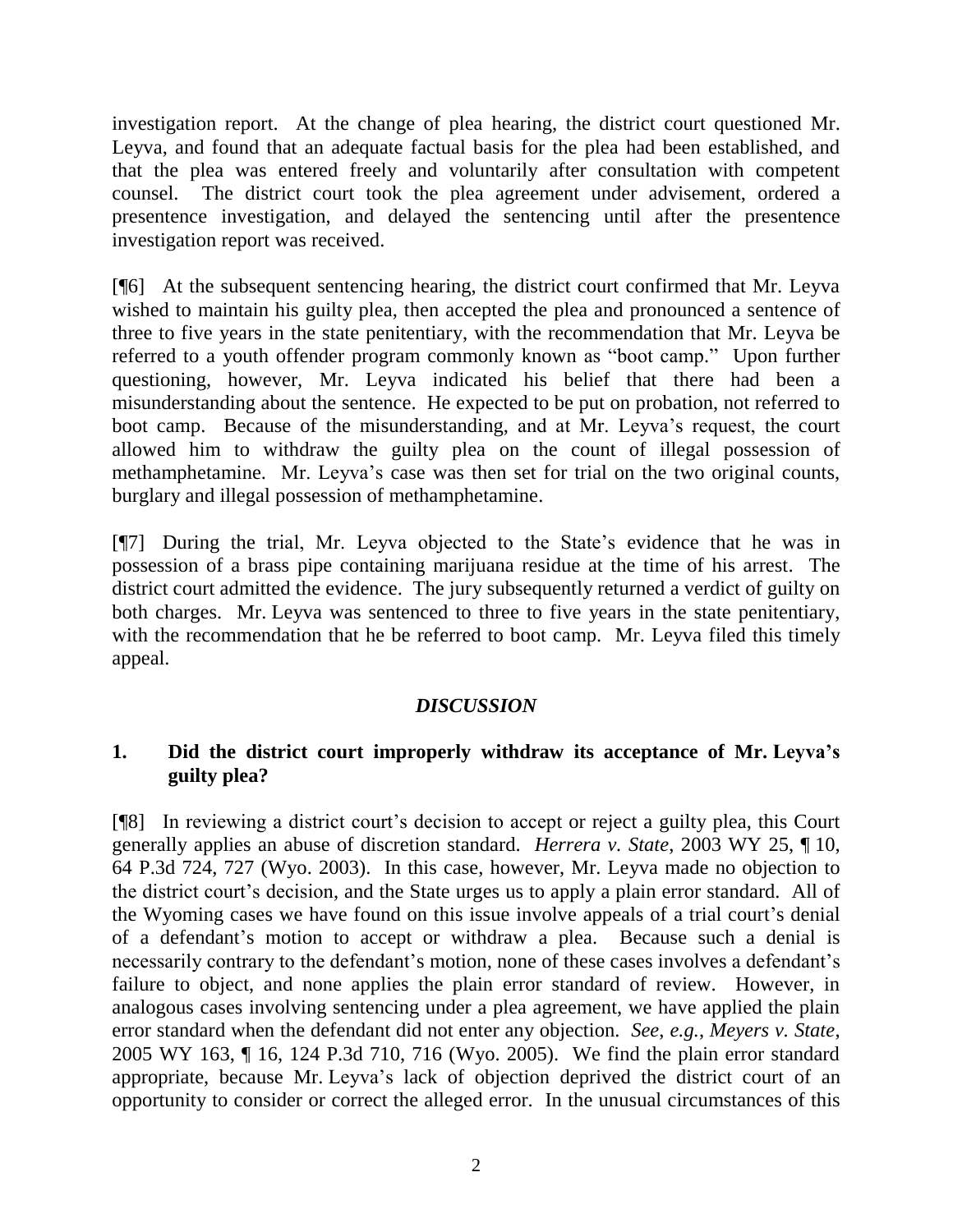case, we will review for plain error, using a familiar three-step process:

"First, the record must be clear as to the incident which is alleged as error. Second, the party claiming the error amounted to plain error must demonstrate that a clear and unequivocal rule of law was violated. Finally, that party must prove a substantial right has been denied him and, as a result, he has been materially prejudiced."

*Id.* (quoting *Wilks v. State*, 2002 WY 100, ¶ 7, 49 P.3d 975, 981 (Wyo. 2002)).

[¶9] To resolve this issue, it is necessary to review the record in some detail and place the events in context. Approximately six months after he was arrested, Mr. Leyva and the State reached a plea agreement. At a change of plea hearing held on March 21, 2006, the district court was advised that Mr. Leyva had agreed to plead guilty to the charge of third offense possession of methamphetamine, and in return, the State had agreed to dismiss the burglary charge. The State had also agreed to recommend a three to five year sentence, and not to oppose probation if that was recommended in the presentence investigation report. After questioning Mr. Leyva, the district court found that an adequate factual basis for the plea had been established, and that the plea was being entered freely and voluntarily after consultation with competent counsel. The district court took the plea under advisement, and said it would sentence Mr. Leyva after receiving the presentence investigation report.

[¶10] Two months later, the presentence investigation report was complete, and a sentencing hearing was held. The district court noted that the State had agreed not to oppose probation if the presentence investigation report recommended it. However, the report recommended referral to boot camp. It recommended probation only if the district court rejected the boot camp recommendation. The district court told Mr. Leyva that it would accept the boot camp recommendation:

> The Court fully intends to sentence Mr. Leyva to not less than 3 nor more than 5 years in prison with a recommendation to boot camp. I want to make sure that doesn"t surprise Mr. Leyva. I want to make sure that . . . doesn't give him the opportunity today to withdraw his plea of guilty and request a jury trial.

The district court then questioned Mr. Leyva, who initially said that he was not surprised by the sentence, that he believed the State was still honoring the terms of the plea agreement, and that he did not want to withdraw his guilty plea. The district court then pronounced a sentence of three to five years, with a recommended referral to boot camp.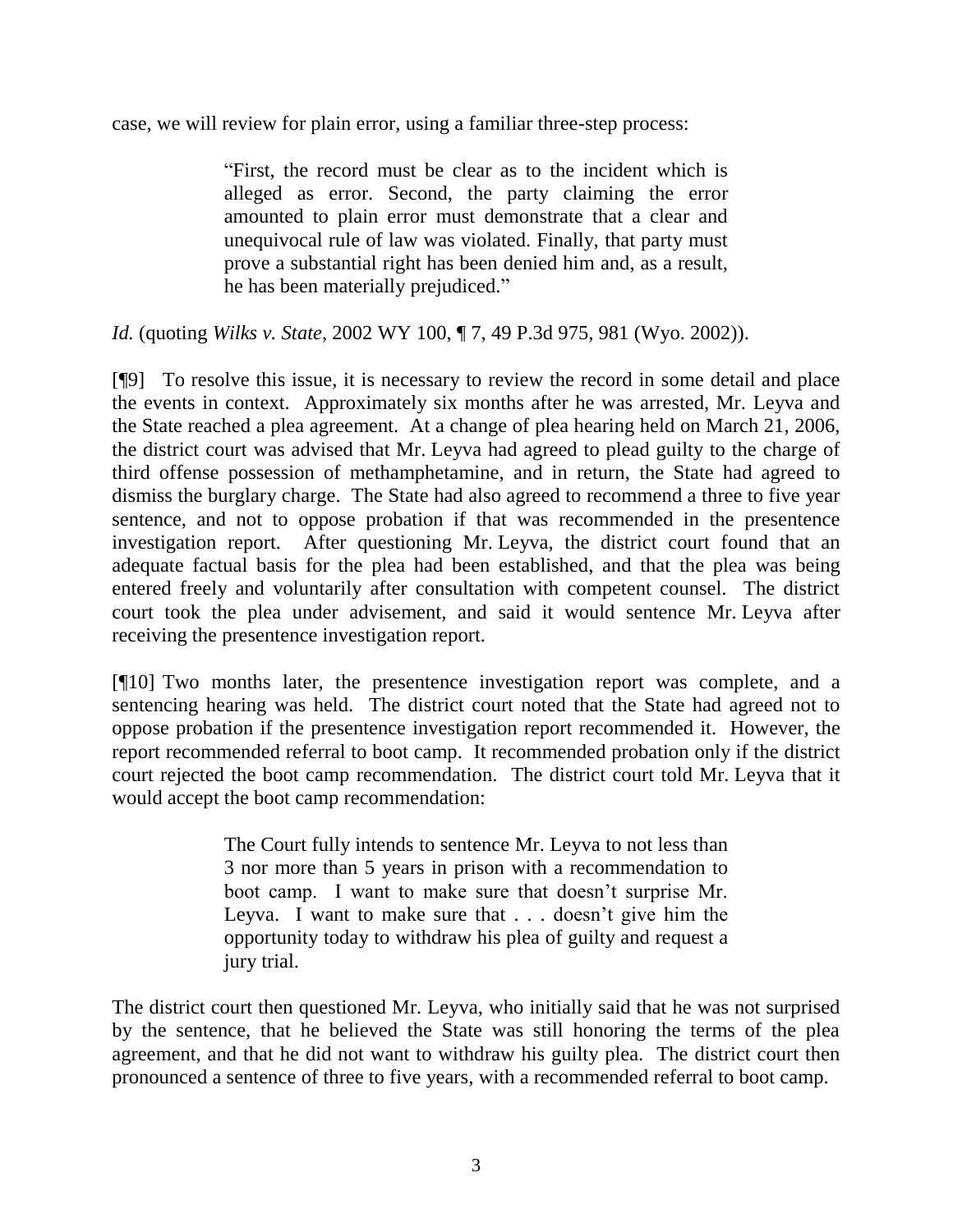[¶11] Even after pronouncing sentence, however, the district court still had doubts about Mr. Leyva"s concession that his sentence conformed to the plea agreement. The district court made one more attempt at clarification:

> THE COURT: Let's take this bull by the horns, Mr. Leyva, and I am going to give you an opportunity right now, one time, to withdraw your plea of guilty and we will have a jury trial and we will do this sentencing all over again if you are convicted at your jury trial.

> > Take a moment, discuss that with [defense counsel].

[Defense counsel]?

[DEFENSE COUNSEL]: Thank you for the additional time, Your Honor. Mr. Leyva informs me that there"s been a misunderstanding. . . .

Is that correct?

THE DEFENDANT: Yes, sir.

THE COURT: And that he does not wish to proceed further pursuant to the plea agreement; is that correct?

THE DEFENDANT: Yes.

THE COURT: Which means you will be going to trial probably on two counts; is that correct?

THE DEFENDANT: Yes.

THE COURT: So the deal is off. Mr. Leyva wants his jury trial to two potential charges. The first is felony – third offense possession of meth and the second is burglary.

THE DEFENDANT: Yes, sir.

[¶12] Mr. Leyva contends on appeal that it was improper for the district court to withdraw its acceptance of the guilty plea after it had accepted the plea and pronounced sentence. He relies on two cases, *United States v. Ritsema*, 89 F.3d 392 ( $7<sup>th</sup>$  Cir. 1996), and *State ex rel. Brewer v. Starcher*, 195 W.Va. 185, 465 S.E.2d 185 (1995), for the general proposition that a trial court is bound by an approved plea agreement.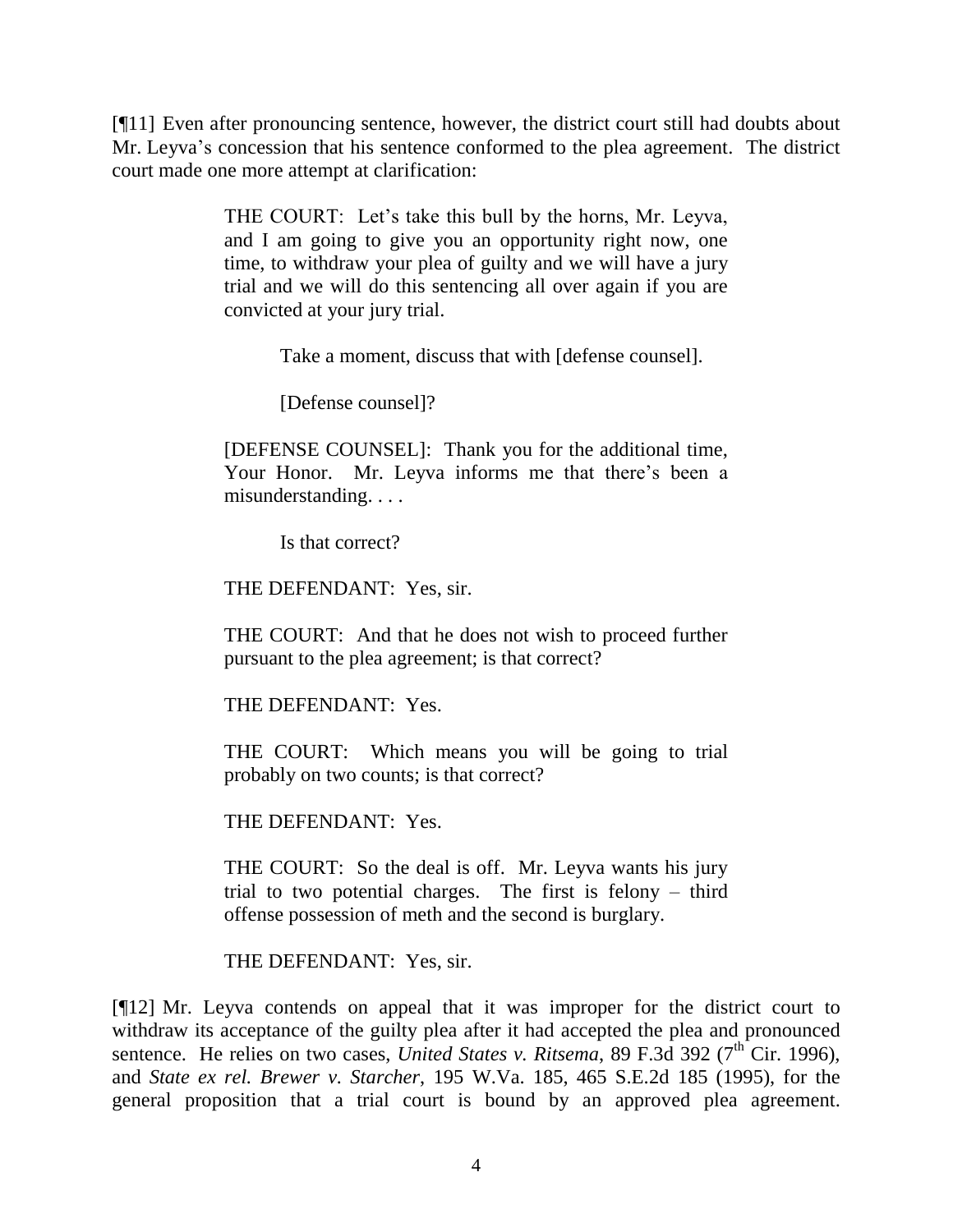Specifically, those cases hold that after a guilty plea is accepted and the sentence pronounced, the trial court may not withdraw its acceptance, *Ritsema*, 89 F.34d at 399, or increase the sentence. *Starcher*, 195 W.Va. at 193, 465 S.E.2d at 193.

[¶13] In both of those cases, however, the trial court was acting unilaterally, and over the objections of the defendants. In this case, the district court asked Mr. Leyva if he wished to withdraw his plea, Mr. Leyva said yes, and the district court allowed him to withdraw the plea. Not surprisingly, Mr. Leyva cites no precedent for reversing a trial court"s decision allowing a defendant to withdraw a guilty plea when that was exactly what the defendant asked the trial court to do.

[¶14] The district court's actions were consistent with our rules of criminal procedure. Under W.R.Cr.P. 11(d), "[t]he court shall not accept a plea of guilty or nolo contendere without first, by addressing the defendant personally in open court, determining that the plea is voluntary . . . ." Even though Mr. Leyva initially indicated that his plea was voluntary, the district court remained doubtful. The record does not indicate the basis for this doubt, but the district court must have been responding to nonverbal cues not reflected in the written record. We have previously observed that it is difficult to discern the atmosphere in a courtroom "from the sterile, black and white transcript." *Belden v. State*, 2003 WY 89, ¶ 24, 73 P.3d 1041, 1081 (Wyo. 2003). In making certain that Mr. Leyva was voluntarily maintaining his guilty plea, the district court was diligently complying with the mandate of W.R.Cr.P. 11(d).

[¶15] The district court did not lose the authority to reconsider the guilty plea after it pronounced sentence, as Mr. Leyva suggests. W.R.Cr.P. 32(d) provides that:

> If a motion for withdrawal of a plea of guilty or nolo contendere is made before sentence is imposed, the court may permit withdrawal of the plea upon a showing by the defendant of any fair and just reason. At any later time, a plea may be set aside only to correct manifest injustice.

It is not entirely clear that Mr. Leyva"s was a case of manifest injustice. It is clear that the district court had the authority to reach that conclusion, and to allow Mr. Leyva to withdraw his guilty plea.

[¶16] Because we conclude that the district court's decision did not violate any clear and unequivocal rule of law, it is not necessary to consider whether Mr. Leyva has established material prejudice. We note, however, that after the district court allowed him to withdraw his guilty plea, Mr. Leyva was given another chance to change his plea. A hearing was scheduled, but Mr. Leyva declined to change his plea, and reaffirmed his desire to go to trial: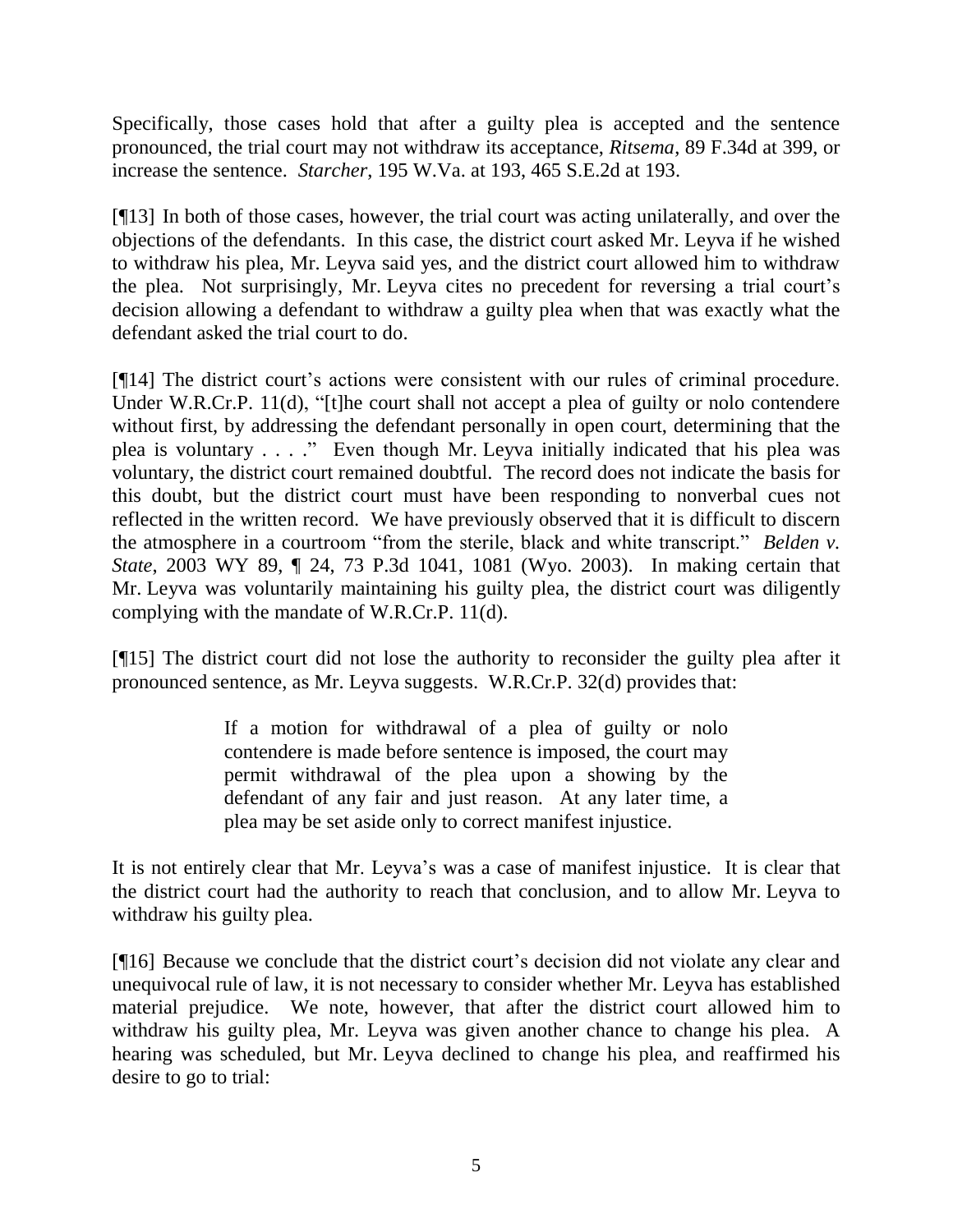THE COURT: This matter was – Mr. Leyva changed his plea on one occasion, and the matter was set for sentencing on June 26. The Court allowed Mr. Leyva to withdraw his plea, the matter was set for Jury trial on July 25. The Court was informed that Mr. Leyva was again to change his plea, and it was set again for [hearing today].

Mr. Leyva, I am now informed that you again changed your mind, you don"t want to change your plea and you want a jury trial. Is that correct, Mr. Leyva?

THE DEFENDANT: Yes, sir.

THE COURT: This case will go to trial. It will go to trial on July 25. No other postponements, continuances, excuses, and no other games will be played, Mr. Leyva. Is that clear?

THE DEFENDANT: Yes, sir.

THE COURT: Do you and I understand one another?

THE DEFENDANT: Yes, sir.

THE COURT: You want a jury trial, I will give you a jury trial. Is that clear?

THE DEFENDANT: Yes, sir.

We also note that, after Mr. Leyva was convicted on both counts, the district court sentenced him to the original term of three to five years on each count, and ordered that the sentences run concurrently. The district court also recommended referral to boot camp. The district court explained the sentence as follows:

> Mr. Leyva, this Court will not punish you for exercising your constitutional right for a trial and will therefore give the same sentence that you would have received under the terms of the plea agreement.

We find neither error nor prejudice in the district court's decision to allow Mr. Leyva to withdraw his guilty plea.

# **2. Did the district court err in allowing evidence of uncharged misconduct to be admitted at trial?**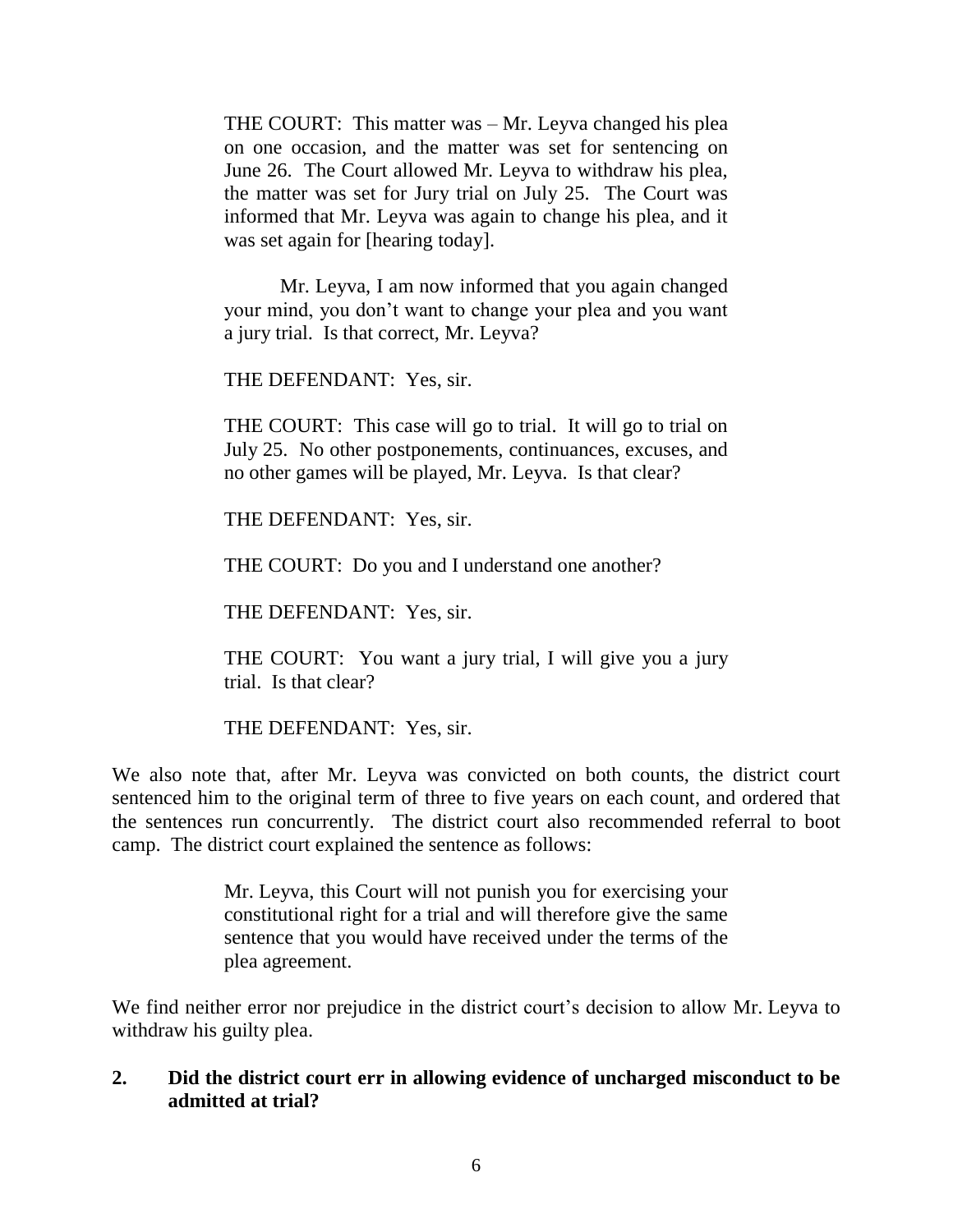[¶17] A trial court"s decision on the admissibility of evidence is entitled to considerable deference, and will not be reversed on appeal unless the appellant demonstrates a clear abuse of discretion. "[A]s long as there exists a legitimate basis for the trial court's ruling, that ruling will not be disturbed on appeal." *Sanchez v. State*, 2006 WY 116, ¶ 20, 142 P.3d 1134, 1140 (Wyo. 2006).

[¶18] When Mr. Leyva was arrested, he was in possession of a brass pipe containing marijuana residue. This evidence, he says, was introduced by the State for the sole purpose of proving that he had the character to possess drugs, and to show that he acted in conformity with that character. He contends that this evidence was inadmissible under W.R.E. 404(b).

[¶19] A core principle of W.R.E. 404(b) is that the defendant in a criminal case "should not be convicted because he is an unsavory person, nor because of past misdeeds, but only because of his guilt of the particular crime charged." 1 Christopher B. Mueller & Laird C. Kirkpatrick, *Federal Evidence* § 4:21, at 691-92 (3d ed. 2007). The Wyoming Rules of Evidence reflect this principle, and restrict the admissibility of evidence about other misdeeds:

> Evidence of other crimes, wrongs, or acts is not admissible to prove the character of a person in order to show that he acted in conformity therewith. It may, however, be admissible for other purposes, such as proof of motive, opportunity, intent, preparation, plan, knowledge, identity, or absence of mistake or accident.

W.R.E. 404(b).

[¶20] We agree with Mr. Leyva that evidence that he was in possession of a brass pipe containing marijuana residue is evidence of "other crimes, wrongs, or acts" under W.R.E. 404(b). Those terms are not defined in the rules, but we have previously said that "wrongs" include "any sort of conduct that is likely to reflect adversely on the person in the eyes of the jury," and "other acts" include "any conduct, good or bad, that tends to show the character of the person involved." *Sanchez*, 2006 WY 116, ¶ 21, 142 P.3d at 1140 (quoting from 22 Charles A. Wright & Kenneth W. Graham, *Federal Practice and Procedure: Evidence* § 5239, at 456 (1978)). When the crime charged is illegal possession of methamphetamine, evidence that the defendant was also in possession of marijuana is exactly the kind of uncharged misconduct evidence to which W.R.E. 404(b) is meant to apply. Such evidence tends to show the character of the accused, increases the likelihood that the jury will render a guilty verdict on an improper basis, and should not be admitted unless the requirements of W.R.E. 404(b) are met.

[¶21] The State maintains that the evidence was not subject to W.R.E. 404(b) because it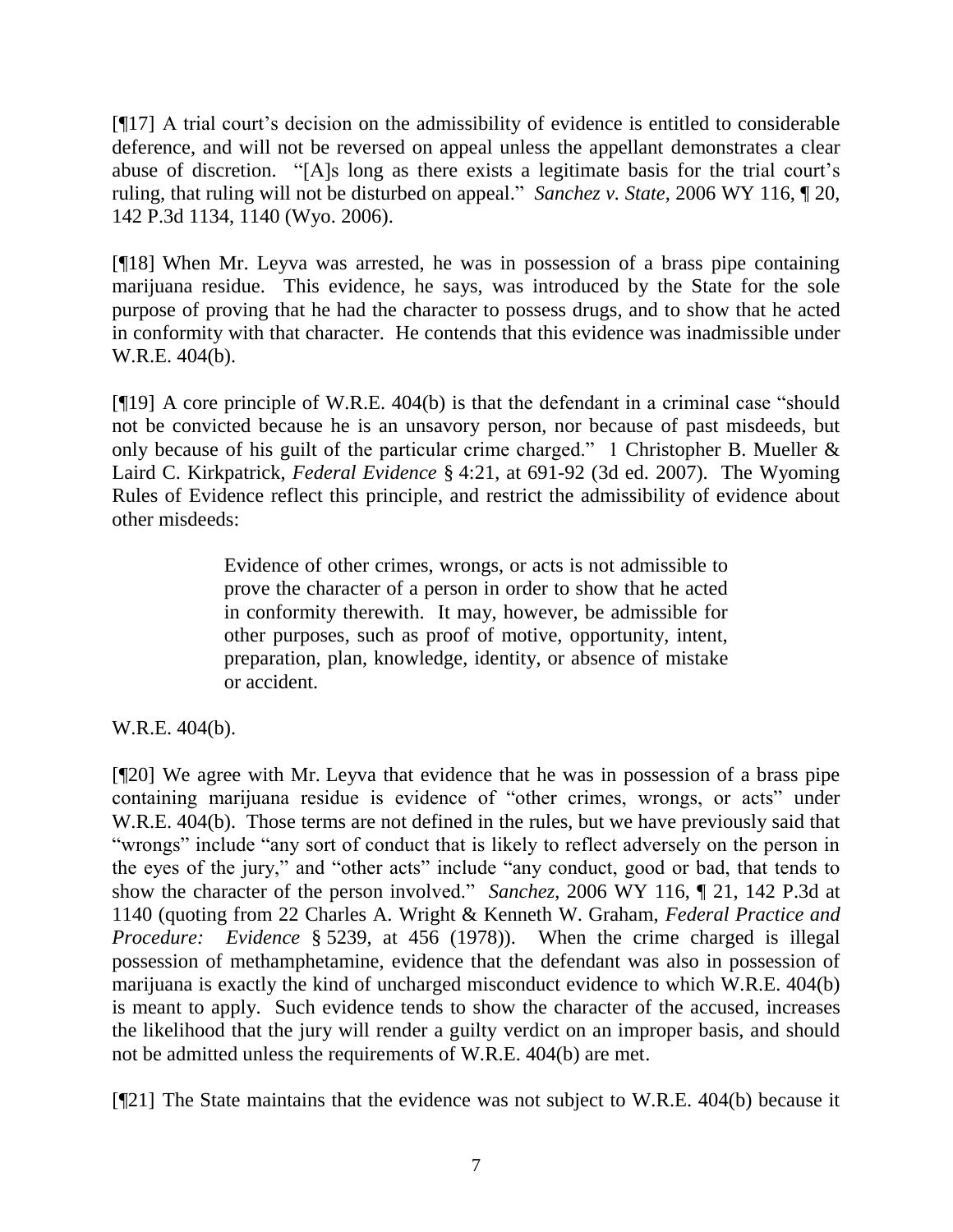was "part and parcel" of the events surrounding and following Mr. Leyva's arrest. Mr. Leyva told the police officers that he had borrowed the television set and the pants from Mr. King. Explaining the items in the pockets of the pants, Mr. Leyva gave inconsistent accounts of when he had borrowed the pants, saying he had put the knife in the pocket the evening before, but that the pipe must have been in the pocket when he borrowed the pants that morning. These inconsistent statements cast doubt on Mr. Leyva's veracity, in the State's view, and made it more likely that he had stolen the television, as the State asserted, and less likely that he had borrowed it from Mr. King, as Mr. Leyva had told the police. The State said it would be difficult or impossible to relate the inconsistent statements to the jury without reference to the knife and the pipe, because the inconsistent statements were made about those very items. Evidence of the knife and the pipe was admissible, the State asserted, because it was necessary to "give the jury the whole story and enhance the natural development of the facts of the case."

[¶22] While the State uses the term "part and parcel" of the crimes charged, this Court has more often termed evidence of this type "intrinsic" evidence. We have said that evidence of other crimes, wrongs, or acts is intrinsic when it "and the evidence of the crime charged are inextricably intertwined or both acts are part of a single criminal episode or the other acts were necessary preliminaries to the crime charged." *Howard v. State*, 2002 WY 40, ¶ 12*,* 42 P.3d 483, 487 (Wyo. 2002) (quotation marks omitted). *See also Barker v. State*, 2006 WY 104, ¶ 36, 141 P.3d 106, 118 (Wyo. 2006) (contrasting intrinsic and extrinsic evidence).

[¶23] Intrinsic evidence is still subject to W.R.E. 404(b). In *Howard* and *Barker*, we did not hold that intrinsic evidence was beyond the reach of W.R.E. 404(b). Rather, we upheld the admission of intrinsic evidence because the trial court had properly found it admissible under W.R.E. 404(b). *See also Ross v. State*, 930 P.2d 965, 969-70 (Wyo. 1996) (Evidence "which does not constitute a portion of [the] crimes charged but has a natural, necessary, or logical connection to the crime" must be analyzed for admissibility under W.R.E. 404(b).).

[¶24] Evidence of "other crimes, wrongs, or acts," intrinsic or not, may improperly invite the jury to convict a defendant because of other misdeeds, not because of his guilt of the crime charged. Such evidence should be admitted only when it has some proper purpose, is relevant, and is more probative than prejudicial. As detailed in the discussion below, this is the result W.R.E. 404(b) is designed to accomplish. For that reason, placing intrinsic evidence beyond the reach of W.R.E. 404(b) would be "unwise and wrong." 1 Mueller & Kirkpatrick, *supra*, § 4:33, at 818. *See also* 22 Wright & Graham, *supra,* § 5239.

[¶25] Evidence that Mr. Leyva was in possession of a pipe with marijuana residue was analyzed by the district court at a hearing held during the trial. The district court ruled as follows: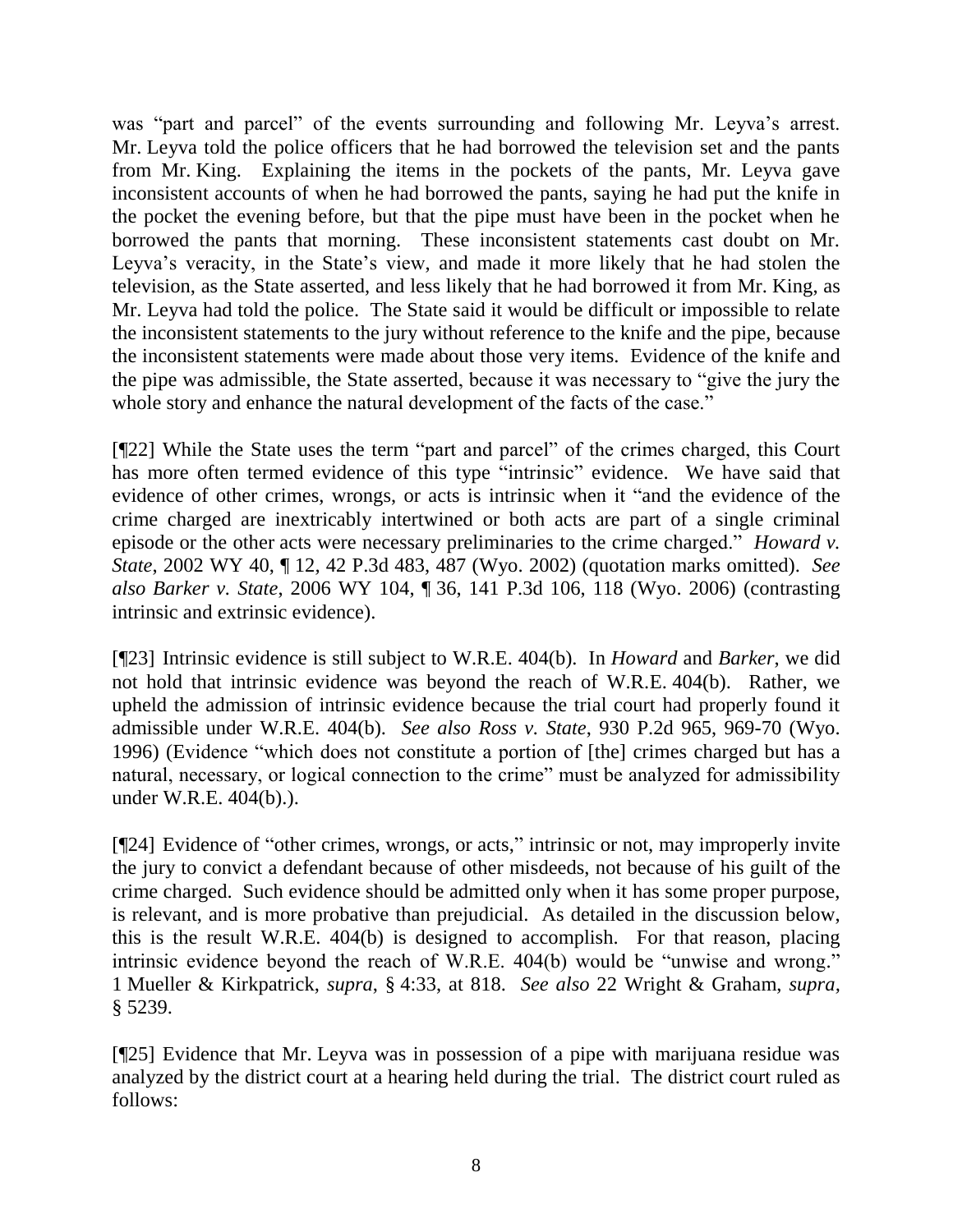I'm going to allow the evidence of the marijuana pipe in Mr. Leyva"s pocket. I"m not sure that this evidence is uncharged misconduct evidence as described in 404(b) and the Gleason case. But if it is uncharged misconduct evidence – and again, I think it is not. I think it is part and parcel of the crimes charged, in fact. I believe it is properly admissible as relevant. Clearly it's prejudicial, but all evidence introduced by the State against Mr. Leyva is prejudicial. It is more probative than it is prejudicial for the purpose of explaining or countering, if you will, statements made by Mr. Leyva to the police. And on that basis, I will allow testimony as to the pot pipe found in Mr. Leyva"s pocket.

If the district court incorrectly stated that the evidence was not subject to W.R.E. 404(b), that misstatement was rendered immaterial when the court immediately proceeded to analyze the evidence under W.R.E. 404(b).

[¶26] We have said that a district court must consider four criteria in applying W.R.E. 404(b) to uncharged misconduct evidence: (1) Is the evidence offered for a proper purpose? (2) Is the evidence relevant? (3) Is the probative value of the evidence substantially outweighed by its potential for unfair prejudice? (4) Upon request, should the jury be given a limiting instruction? *Blakeman v. State*, 2004 WY 139, ¶ 31, 100 P.3d 1229, 1237 (Wyo. 2004) (citing *Howard*, 2002 WY 40, ¶ 17, 42 P.3d at 488, and *Huddleston v. United States*, 485 U.S. 681, 691, 108 S.Ct. 1496, 1502, 99 L.Ed.2d 771 (1988)). No request for a limiting instruction was made, so we will review the district court's application of the first three criteria. If the district court applied these criteria and had a legitimate basis for its ruling, we will uphold the decision. *Gleason v. State*, 2002 WY 161, 120, 57 P.3d 332, 341 (Wyo. 2002).

[¶27] Evidence of other crimes, wrongs, or acts is admissible if it serves a proper purpose, and is excluded only if its sole purpose is to prove that a defendant has a disposition to commit crimes. *Bromley v. State*, 2007 WY 20, ¶ 9, 150 P.3d 1202, 1207 (Wyo. 2007); *Blakeman*, 2004 WY 139, ¶ 32, 100 P.3d at 1237. W.R.E. 404(b) lists several purposes, other than proof of character, for which evidence may be admitted: proof of motive, opportunity, intent, preparation, plan, knowledge, identity, or absence of mistake or accident. The list of allowable purposes identified in W.R.E. 404(b) is exemplary, not exhaustive. *Blakeman*, 2004 WY 139, ¶ 32, 100 P.3d at 1237; 1 Mueller & Kirkpatrick, *supra*, § 4:33, at 809.

[¶28] We have previously recognized that evidence of uncharged misconduct is admissible if it "forms part of the history of the event or serves to enhance the natural development of the facts." *Bromley*, 2007 WY 20, ¶ 9, 150 P.3d at 1207; *Blakeman*, 2004 WY 139, ¶ 32, 100 P.3d at 1237; *Crozier v. State*, 723 P.2d 42, 49 (Wyo. 1986).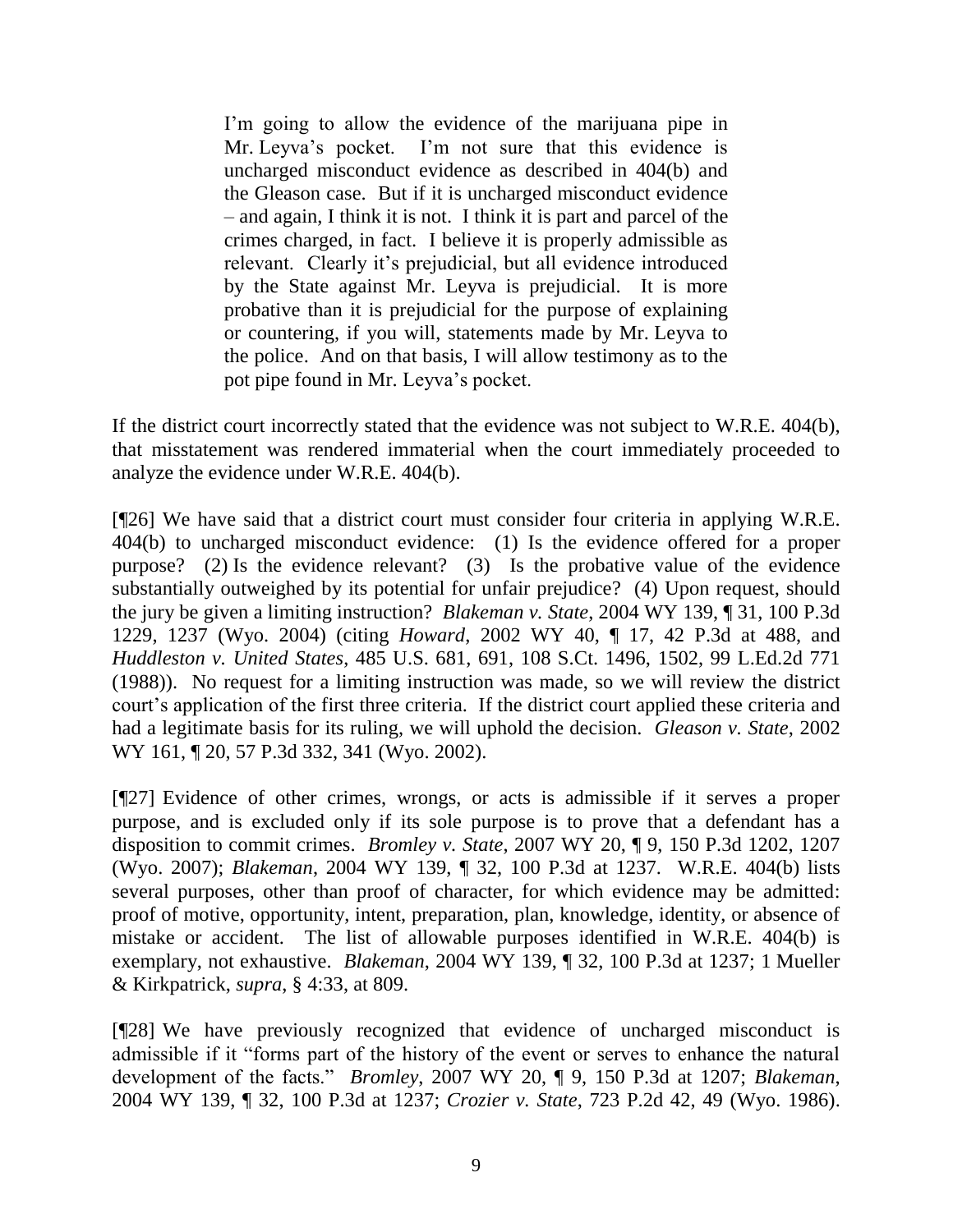We have referred to this as the "course of conduct" purpose. *Crozier*, 723 P.2d at 49. Other jurisdictions applying this concept have called it the "same transaction" purpose or the "complete story" purpose. *Id.*

[¶29] The State asserted that the evidence at issue was intrinsic because it was needed to "give the jury the whole story and enhance the natural development of the facts of the case." While that does not mean the evidence was beyond the reach of W.R.E. 404(b), it does show that the State had a proper "course of conduct" or "complete story" purpose for admitting the evidence. In its ruling, the district court did not explicitly use the terms "course of conduct," but it plainly agreed with the State that the evidence was offered for that proper purpose. The record provides a legitimate basis for the district court"s conclusion. *Bromley*, 2007 WY 20, ¶ 9, 150 P.3d at 1207; *Blakeman*, 2004 WY 139, ¶ 32, 100 P.3d at 1237; *Crozier*, 723 P.2d at 49.

[¶30] The district court expressly found that the evidence was relevant, and that the evidence was more probative than prejudicial. The State had emphasized the relevance and probative value of the evidence because it was part of Mr. Leyva's inconsistent stories about borrowing the pants, making it more likely that the television was stolen and less likely that it was borrowed. The district court agreed. As stated above, a trial court's rulings on the admissibility of evidence are entitled to considerable deference. *Sanchez*, 2006 WY 116, ¶ 20, 142 P.3d at 1140. The record reflects that the district court considered the required criteria, had legitimate bases for its conclusions, and did not abuse its discretion in admitting the evidence at trial.

[¶31] However, Mr. Leyva further challenges the district court's ruling on procedural grounds. He correctly states that this Court has adopted a procedure to be followed when uncharged misconduct evidence is to be introduced at trial:

> [W]hen a defendant files a pretrial demand for notice of intent to introduce evidence under W.R.E. 404(b), the same shall be treated as the making of a timely objection to the introduction of such evidence. The State must then respond with sufficient information to meet the balance of our four-part test for determining the admissibility of other bad acts evidence.

*Barker*, 2006 WY 104, *[9]* 35, 141 P.3d at 117 (internal citations and quotation marks omitted). Our decision in *Howard*, 2002 WY 40, ¶ 23, 42 P.3d at 491, indicated the reasons for this procedure:

> Not only will such a rule enhance the defendant's prospects of receiving due process and a fair trial, it will also enhance the district court"s ability to reflect and rule upon a significant evidentiary issue. Rulings on uncharged misconduct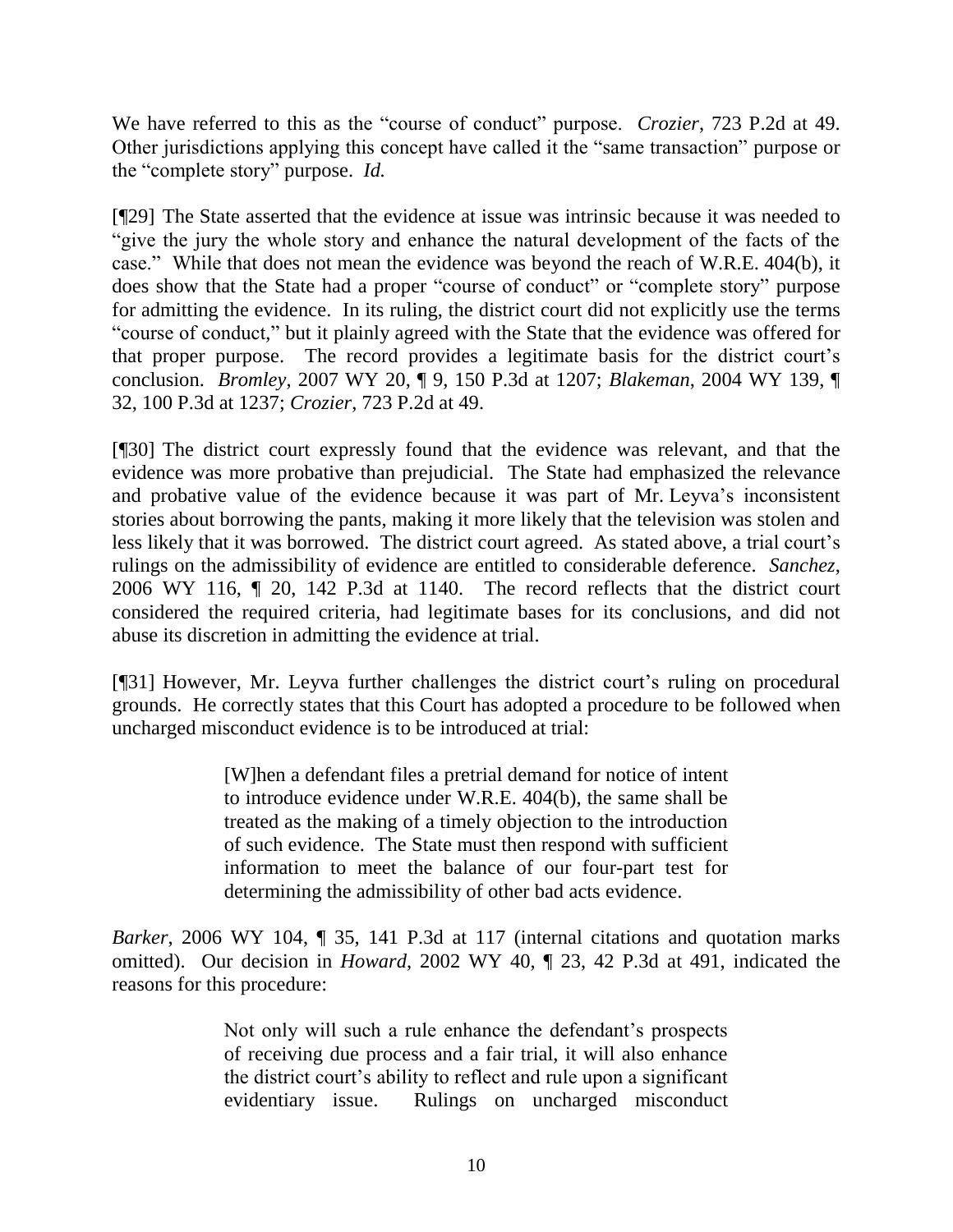evidence are too important to be made in the heat and pressure of a trial, with the jury twiddling its thumbs in the next room.

We have also imposed requirements on the trial court:

In future cases involving the admissibility of evidence under W.R.E. 404(b), the record shall reflect the trial court's identification of the purpose or purposes for admission of the evidence, the findings and conclusions establishing relevance and probative value, and the factors considered in balancing probative value against the potential for unfair prejudice. The "shotgun approach" of listing every conceivable purpose for admissibility, followed by a bald statement that probative value outweighs prejudicial effect will no longer be sufficient. While the trial court need not make an express finding on every factor . . . the record must contain sufficient findings to support the trial court's conclusions.

*Gleason*, 2002 WY 161, ¶ 30, 57 P.3d at 343.

[¶32] Mr. Leyva filed a pretrial demand for notice of intent to introduce evidence under W.R.E. 404(b), preserving the timely objection on which this appeal is based. The State responded that it did not intend to introduce any evidence pursuant to W.R.E. 404(b), and did not mention the pipe with marijuana residue. At the hearing on this issue, the State explained that it had not mentioned the marijuana pipe because it did not believe the evidence was subject to W.R.E. 404(b). The State maintained this position on appeal, and although we disagree, the position was not untenable or unreasonable. Indeed, the district court agreed with it. When there is any question that evidence is subject to W.R.E. 404(b), the State should list that evidence in response to a defendant's pretrial demand. However, Mr. Leyva does not assert, nor does the record suggest, that the prosecution failed to list the evidence in bad faith, or to surprise the defendant unfairly at trial.

[¶33] In fact, Mr. Leyva was not unfairly surprised at trial. The State listed this evidence in its pretrial memorandum, filed more than six months before trial. Mr. Leyva made no claim that the evidence was inadmissible under W.R.E. 404(b) until the trial was in progress. At that point, the district court dismissed the jury and conducted a hearing on the issue. We have expressed a "firm preference" for a pretrial hearing on uncharged misconduct evidence. *Howard*, 2002 WY 40, ¶ 23, 42 P.3d at 491. However, when the issue is not raised until trial, and a prompt and thorough hearing is held at that time, the district court's failure to hold a pretrial hearing cannot be considered an abuse of discretion.